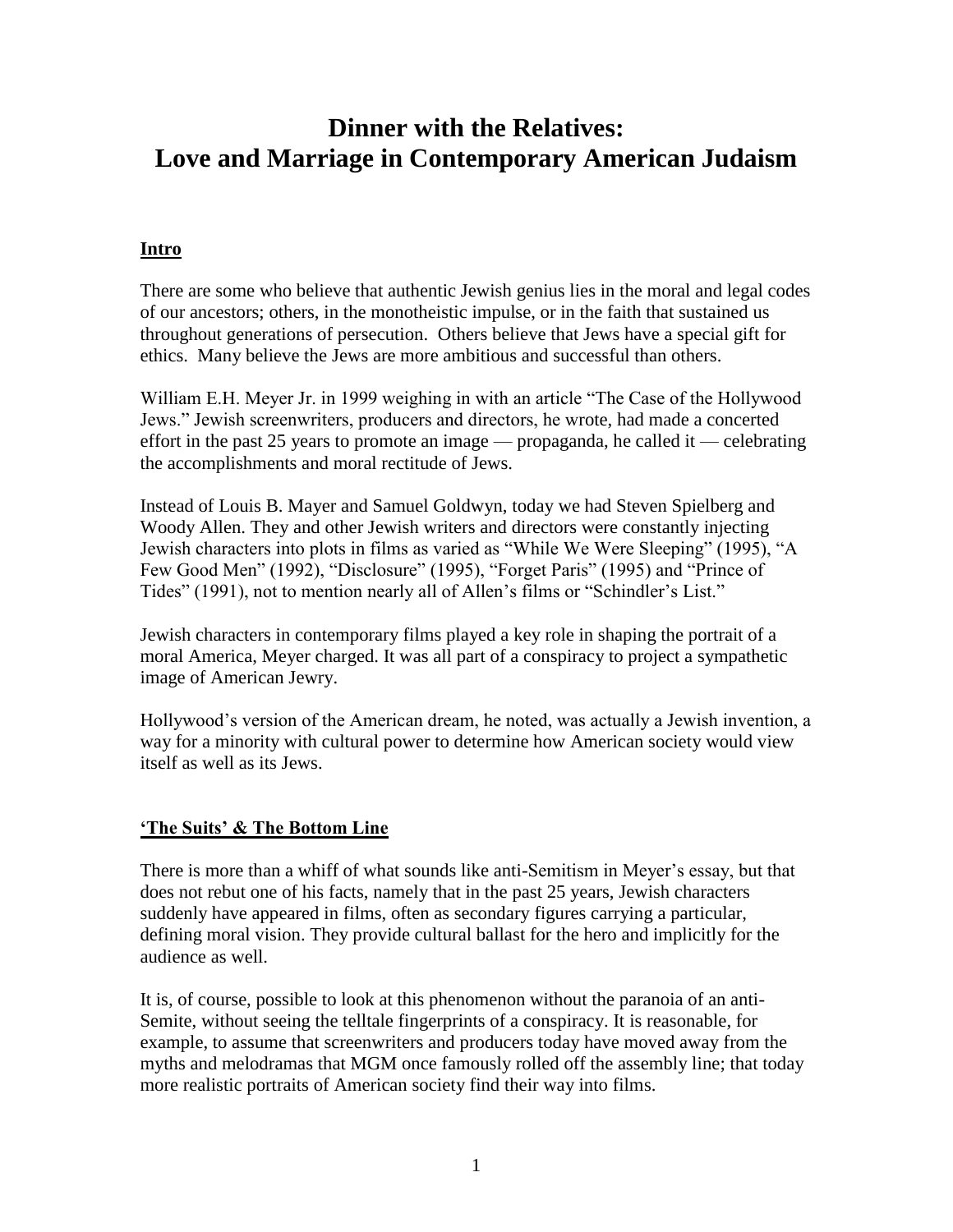Since Jews are over-represented statistically within the professions, holding down positions of authority and leadership in medicine, law, education, psychiatry and government, the films today — partly because we demand and expect it from our mass culture — often mirror our society. Or at least the society that matches the secular experiences of Hollywood's urban writers and producers. Ethnicity has become part of a film's background today, but it has also become less defining for the professionals who make up the assimilated world of Hollywood.

Has the way that Hollywood portrays Jewish relationships and marriage become more realistic?

### **Fiddler on the Roof**

Sholom Aleichem, on whose stories "Fiddler" is based, is often referred to as the Jewish Mark Twain. He first introduced the world to Tevye the Dairyman in 1894, dispensing the stories as individually published chapters. Sholom Aleichem's own stage adaptation has never been translated into English, so how did terms such as "*yenta*" and "*l'chaim*" become part of the American lexicon?

The Yiddish theater of Second Avenue was taking its dying breaths by 1964, when "Fiddler" opened in New York at the Imperial Theater, eventually running for more than 3,200 performances. The recent memory of that lost art form may have attracted audiences hungry to fill the void, but that doesn't account for the show's lasting appeal.

"Fiddler" certainly had all the makings of a hit. Hal Prince produced the musical; Jerome Robbins, who took Broadway by storm in 1957 with "West Side Story," directed and choreographed it. The talented cast included Zero Mostel, Bea Arthur, Bert Convy and Austin Pendleton. Then there was the 1971 movie, which starred Topol, Molly Picon, (Paul) Michael Glaser and Leonard Frey, who was promoted from Mendel onstage to Motel on film.

In the three decades since, the public's appetite for the story has not diminished. According to Music Theatre International, the licensing company whose catalogue includes such perennial favorites as "Jesus Christ Superstar," "Annie," "Joseph and the Amazing Technicolor Dreamcoat" and "West Side Story," "Fiddler" consistently ranks among the top five shows playing in North America.

"With over 500 productions a year in the United States and Canada alone, you can see that we're talking six to 10 productions per state in any given year," MTI spokesman Jim Merillat said. "That's quite a feat, considering MTI has many of the most popular and beloved musical titles ever written."

That number does not include overseas productions performed, often in different languages, in Africa, Australia, Japan, Norway and South America. Obviously, nothing is lost in the translation.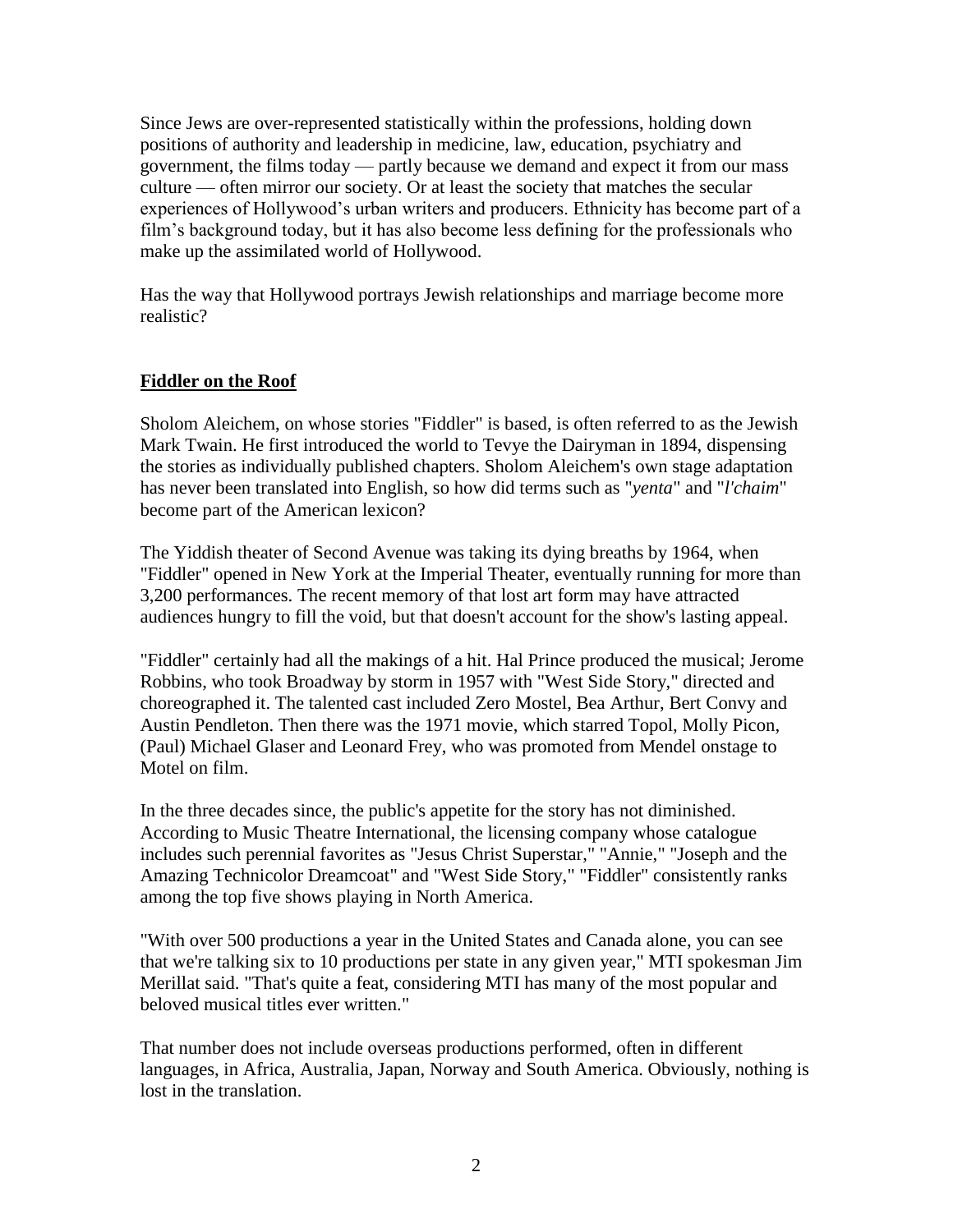"There are parallels, and some things resonate with people who are far removed from the time and place of the show," said Theodore Bikel, the current reigning Tevye, with 1,700 performances in the role under his belt.

In Hawaii, he said, "half of my audiences were not only not Jewish, they were not Caucasian," he said. "At the stage door were all these Asian faces — Japanese, Chinese, Hawaiian — and they were obviously moved by the ending of the show. I asked them, 'What does this play mean to you?' And they would say, 'Tradition. When children don't follow tradition.' Another woman said to me, 'We know what it means to be persecuted.' She was a Japanese-American.

"When we played El Paso, 70% of our audience was Mexican-Hispanic," Mr. Bikel continued. "Their response was unbelievable! They got every nuance, every joke. They were moved, and they laughed. It was as though we were playing in Brooklyn. It was wonderful."

The music also strikes a (sometimes saccharine) chord for many American Jews, conjuring images of bands playing "Sunrise, Sunset" at an older cousin's wedding or of Uncle Sidney whistling a few bars of "If I Were a Rich Man" while walking past a luxury car dealership. But even as the music might warrant a collective groan, its power is undeniable.

Since 1955, Mr. Bikel has recorded more than 21 albums, including collections of Israeli, traditional and original songs. According to him, "Fiddler" composer Jerry Bock referred to Mr. Bikel's recordings for stylistic — even melodic — inspiration as he wrote the music. One Yiddish tune in particular about a railroad man was a major influence on the title song.

Mr. Bikel described the score as "evocative of the period and of the place," but noted that the style was definitely "Broadway-ized."

An expert on the theater and literature of turn-of-the-century Russia, Indiana University professor Jeffrey Veidlinger, notes that the music in "Fiddler" "is clearly Americanized," but that "some of the motifs are drawn from authentic klezmer music. The music and dance of the wedding scene of Tsaytel and Motel largely imitate traditional weddings."

Traditional music begs for traditional instrumentation; the haunting sound of a violin is central to the imagery of the show. The fiddler image was borrowed from painter Marc Chagall, who used the precariously perched musician in his art as a symbol of the Jewish people. There is no reference to such a character in Jewish literature or folklore or in the original Tevye stories.

Mr. Veidlinger said Chagall used the fiddler "to illustrate the instability of Jewish life," a sentiment expressed by Tevye from the start when he says, "Without our traditions, our lives would be as shaky as...as a fiddler on the roof!"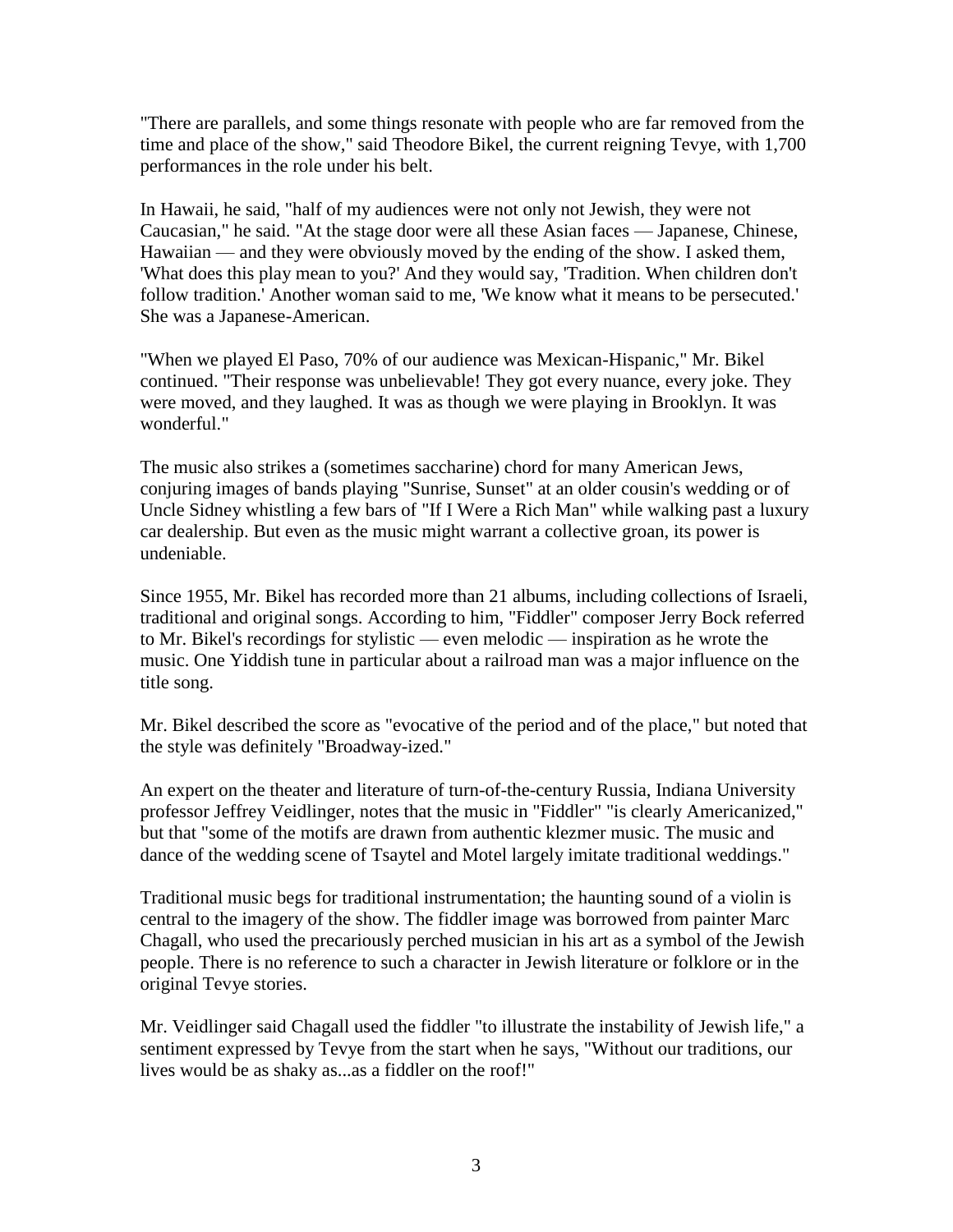Mr. Bikel put a more optimistic spin on the meaning of the fiddler. "Marc Chagall's idea was that this little figure is there, is omnipresent," Mr. Bikel said. "He represents the spirit of the Jews, fiddles away, keeping the Jewish spirit alive."

He also pointed out that Tevye is the only one who sees or interacts with the fiddler, and it is the fiddler's joining the Anatevkans on their journey to America that ensures the survival of their traditions as they are exposed to the influences of the new world.

# **Annie Hall**

"Life is full of loneliness, misery, suffering, and unhappiness - and it's all over much too quickly," says Woody Allen at the beginning of *Annie Hall.*

Woody Allen captures the classic neurotic, paranoid, cynical, morbid, guilt-ridden New York Jewish male in his Academy Award®-winning masterpiece. Co-starring Diane Keaton as transplanted Midwesterner Annie Hall, Allen's story hilariously depicts their interfaith relationship – one that is doomed to failure by vast cultural and emotional differences.

Allen plays Alvy Singer, a comedy writer who reflects on his childhood, career, ex-wives and girlfriends, and, especially, his romance with Hall. Through freewheeling flashbacks – some based in reality and others in fantasy – Singer recalls where he went wrong, and where he went right.

The relationship of the hero, intellectual Jewish comedian Alvy Singer, with gentile, white bread, "neat" Annie Hall (Diane Keaton - very young and fresh and deliciously daffy here) allows for the amusement that arises out of the conflict of their cultures and the delight of the real romance they find in each other's differences.

## **Keeping the Faith**

Boteach on the movie:

Jews can be a strange breed. As the credits roll across the opening screens, it is clear that the majority of people behind this movie are Jewish. They can be forgiven for the shallow, ignorant, and empty stereotypes of Jews rampant in the film. We are given endless examples of pushy and dimwitted Jewish mothers, and their equally emptyheaded Jewish princess daughters. We can similarly overlook the objectionable portrayal of the rabbi as someone who abrogates Jewish tradition with impunity, eating out constantly at non-kosher restaurants and bringing Christian gospel choirs to sing at his synagogue.

But what borders on the unforgivable is their portrayal of Judaism as something so alarmingly restrictive that only the power of love can redeem it.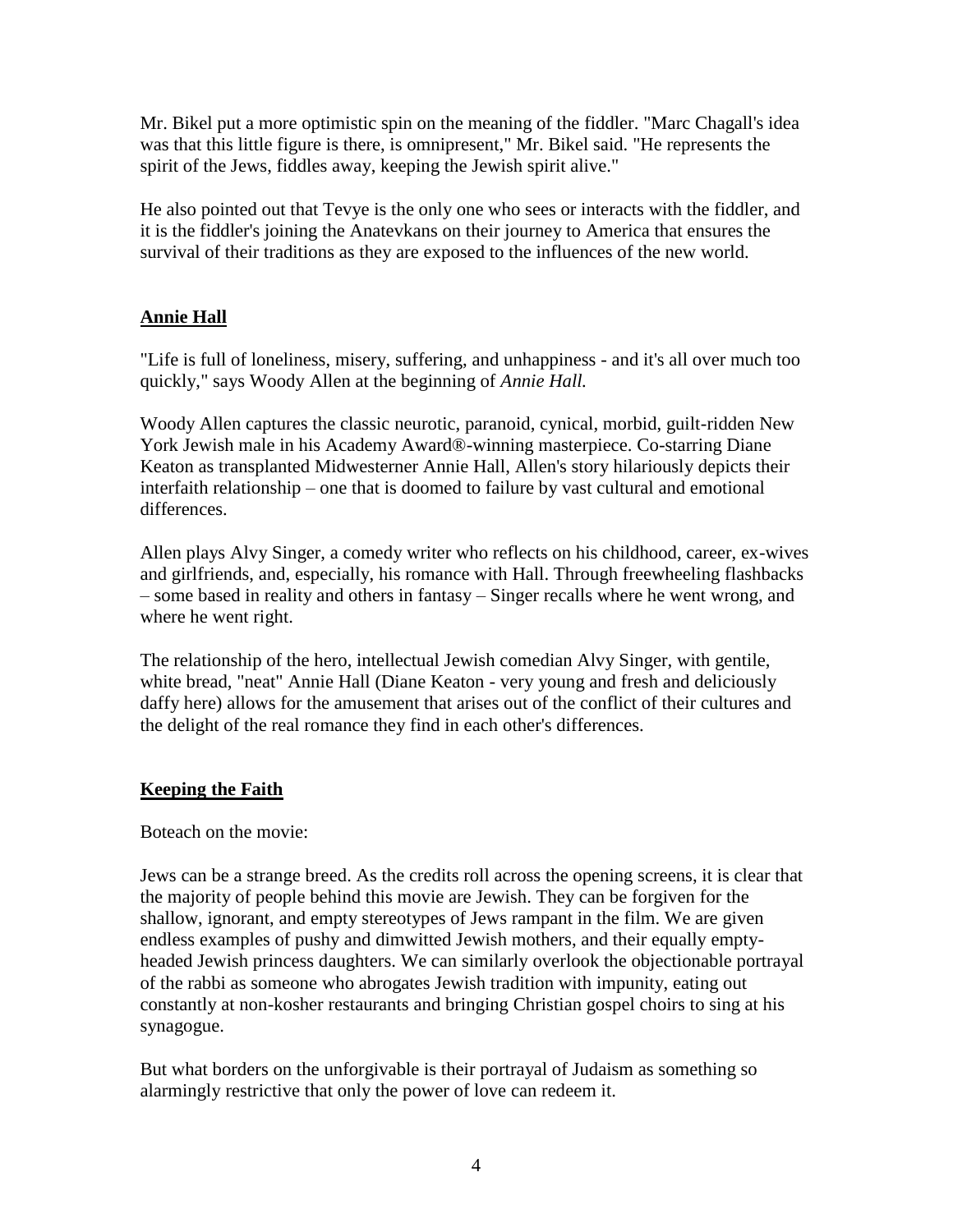There is a tendency in films to herald the great theme of "love conquers all." It is a sentimental theme that plays well to the masses. To be sure, this is a noble theme when portrayed in the form of racism and genocide being shattered by the bonds of love and humanity displayed by an Oscar Schindler. It is an uplifting theme in plays like "Romeo and Juliet," when the innocence of youth surmounts the accumulated prejudices of generations. But is "love conquers all" noble in every portrayal? Is it really noble when a man discards his faith, tradition, and religious commitments, all in the name of love?

It was interesting to me that Brian, the priest in the film, is portrayed as gentle and virtuous throughout the narrative. He too is tempted by the feminine charms of beautiful Abby. Yet, when Abby's rejection of him frustrates his desire to indulge his sexual passion with her, he overcomes the momentary betrayal of his beliefs and is henceforth portrayed as infinitely virtuous for doing so. Yet when the rabbi attempts to do the same- break off the relationship with his girlfriend in order to stand up for his principles--he is portrayed as unreasonable, obstinate, and difficult.

### **Along Came Polly**

In "Meet the Fockers" he reprises the same neurotic shlemiel he first perfected in "There's Something About Mary", and one he's continued to play in movies such as "Flirting With Disaster," "Along Came Polly," "Duplex" and others. On the one hand, he's simply carrying on the time-honored tradition of the Jewish male comic, mining his sexual and psychological shortcomings for laughs. But there's also something deeper and more profound about the humiliations visited upon his characters.

It has something to do with the way in which the masculinity of these characters is repeatedly called into question, often in ways that resemble old stereotypes about the girly Jewish male. Often his movies go to great lengths to portray his character's impotency — quite literally in "There's Something About Mary," as when his genitals are caught in a zipper or he is harassed by schoolyard bullies; and sometimes psychologically, as with "Meet the Parents," in which he plays a male nurse, one named "Gaylord" no less. That Ben Stiller is a very talented physical comic, and plays his characters with a genuine degree of vulnerability and sweetness, makes many of these scenes all the more discomfiting to watch.

From "There's Something About Mary" and "Meet the Parents" to "Along Came Polly," Stiller is everybody's favorite schlemiel. Reuben Feffer, his character in "Along Came Polly," is the prototypical Stiller persona (and not coincidentally, the archetypal Hollywood Jewish male character). Reuben is an emotionally shut-down man who values extreme conformity and avoids all risks. His job as an insurance-risk analyst is emblematic of his life, and we see him avoiding subway grates (4% chance that they will collapse) and refusing to eat mixed nuts at a bar (67% of bar patrons don't wash their hands after using the restroom). After his wife, Lisa (Debra Messing) leaves him on the first day of their honeymoon for her scuba diving instructor Claude (Hank Azaria) ostensibly because she has last-minute jitters, though Claude's large penis seems to figure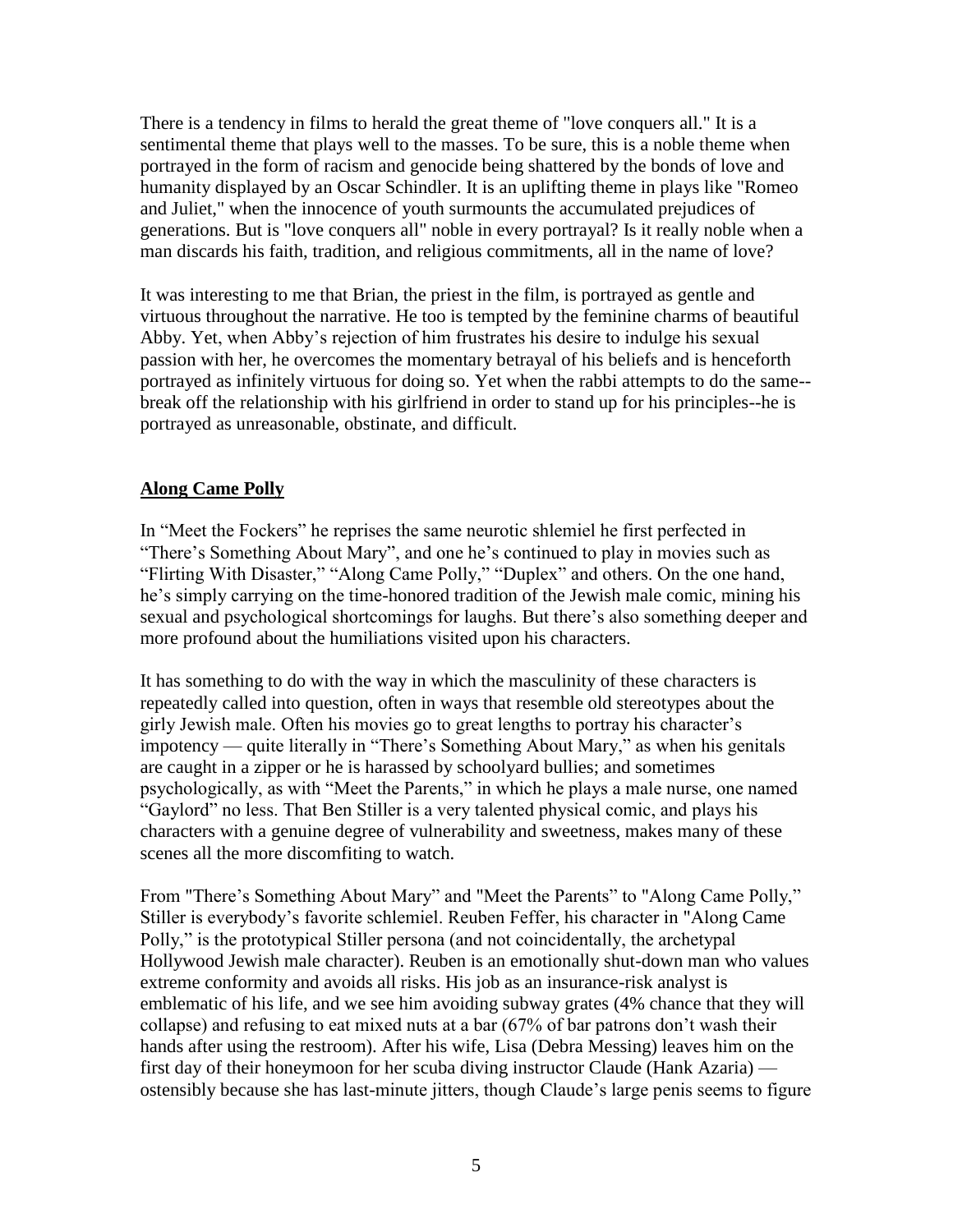in somehow as well — he begins to date Polly Prince (Jennifer Aniston), an old friend from grade school. If Lisa is a controlling, domesticating nightmare, Polly is a free spirit who can't remember appointments, has survived a series of messy relationships and whose apartment looks like a ramshackle secondhand store after a busy Saturday sale. "Along Came Polly" follows the conventions of the screwball romantic comedy, from "Bringing up Baby" through "Annie Hall": The main characters get on each other's nerves, runaway-bride Lisa returns and asks to be forgiven, Reuben is driven crazy by Polly's madcap ways and she, in turn, runs away because she can't deal. But in the end Reuben learns to express his emotions and take risks, Polly learns to be responsible and all is right with the world.

"Along Came Polly" has all the earmarks of a routine, bland Hollywood comedy. But what distinguishes it — and makes it disagreeable — is its relentless portrayal of Reuben as not just a schlemiel, but as an arch-neurotic, hypochondriacal, diseased, emotional mess, all of which seems directly related to his Jewishness. We've seen these depictions before, from Eddie Cantor in "Whoopee!" through Jerry Lewis in everything, to Woody Allen in most of his films. But there is a major difference here. In "Whoopee!" and "Annie Hall," the heroes' neuroses and bodily infirmities are defining characteristics, but they are also essential to their charm. In "Along Came Polly," Stiller's bodily malfunctions are not charming (although they are put to comic use) but are instead symptomatic of deep emotional and psychological problems. Cantor and Allen were always proud of being who they were (and even used their quirky infirmities to their advantage), but Stiller seems to want and need to become someone else, to be "cured."

"Along Came Polly" goes to (comic) lengths to portray Stiller's dysfunctional body. A five-minute scene of him on the toilet (after Polly brings him to an unsanitary "ethnic" restaurant) is a replay of a scene in "There's Something About Mary," in which his penis is caught in his pants zipper. It creates a level of effective comic anxiety, but ultimately feels degrading — and not just to Reuben, but to Stiller as a performer. The film is so obsessed with Reuben's contempt for his own body that it can only reflect this in his relationship to all of the other male characters in the film: He is nervous around Claude's penis, upset by the intestinal eruptions of his boss Stan Indursky (Alec Baldwin), repulsed by the hirsute body of a fellow basketball player, Dustin (Judah Friedlander), and disgusted by the inconvenient bodily functions of his best friend, the aging teen actor Sandy Lyle (Philip Seymour Hoffman). The end result is that "Along Came Polly" continually manifests distaste for the (often-Jewish) male body. And the fact that, at the film's end, Reuben discovers a new sense of emancipation and walks naked on a Caribbean beach hardly makes up for what preceded it.